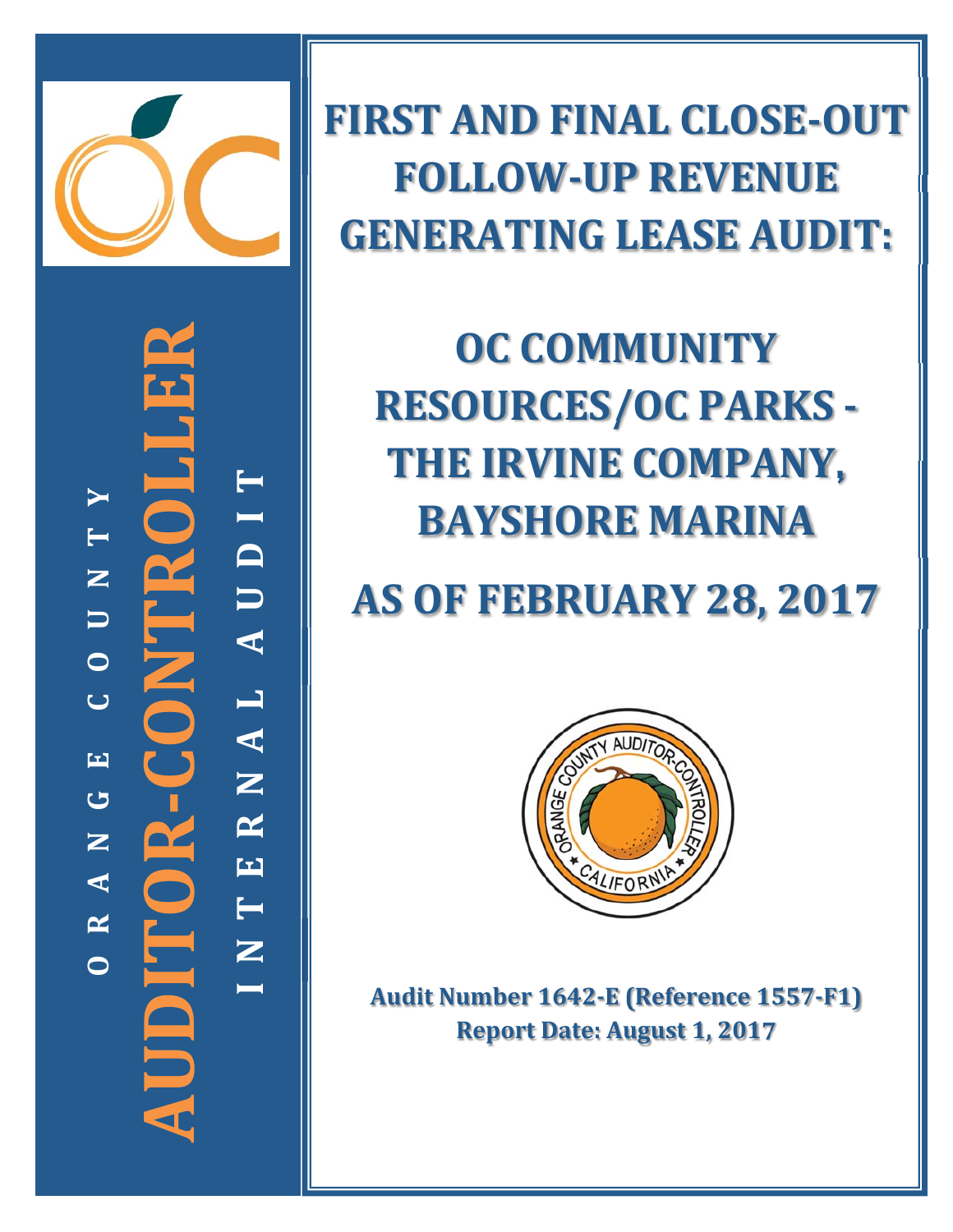

# **Eric H. Woolery, CPA Orange County Auditor‐Controller**

**Toni Smart, CPA Scott Suzuki, CPA, CIA, CISA Nancy N. Ishida, CPA, CIA, CISA Elizabeth Wylde, CPA Raquel Zubi, CPA** **Director, Internal Audit Assistant Director Senior Audit Manager III Audit Manager I Auditor**

**12 Civic Center Plaza, Room 200 Santa Ana, CA 92701**

Auditor-Controller Web Site www.ac.ocgov.com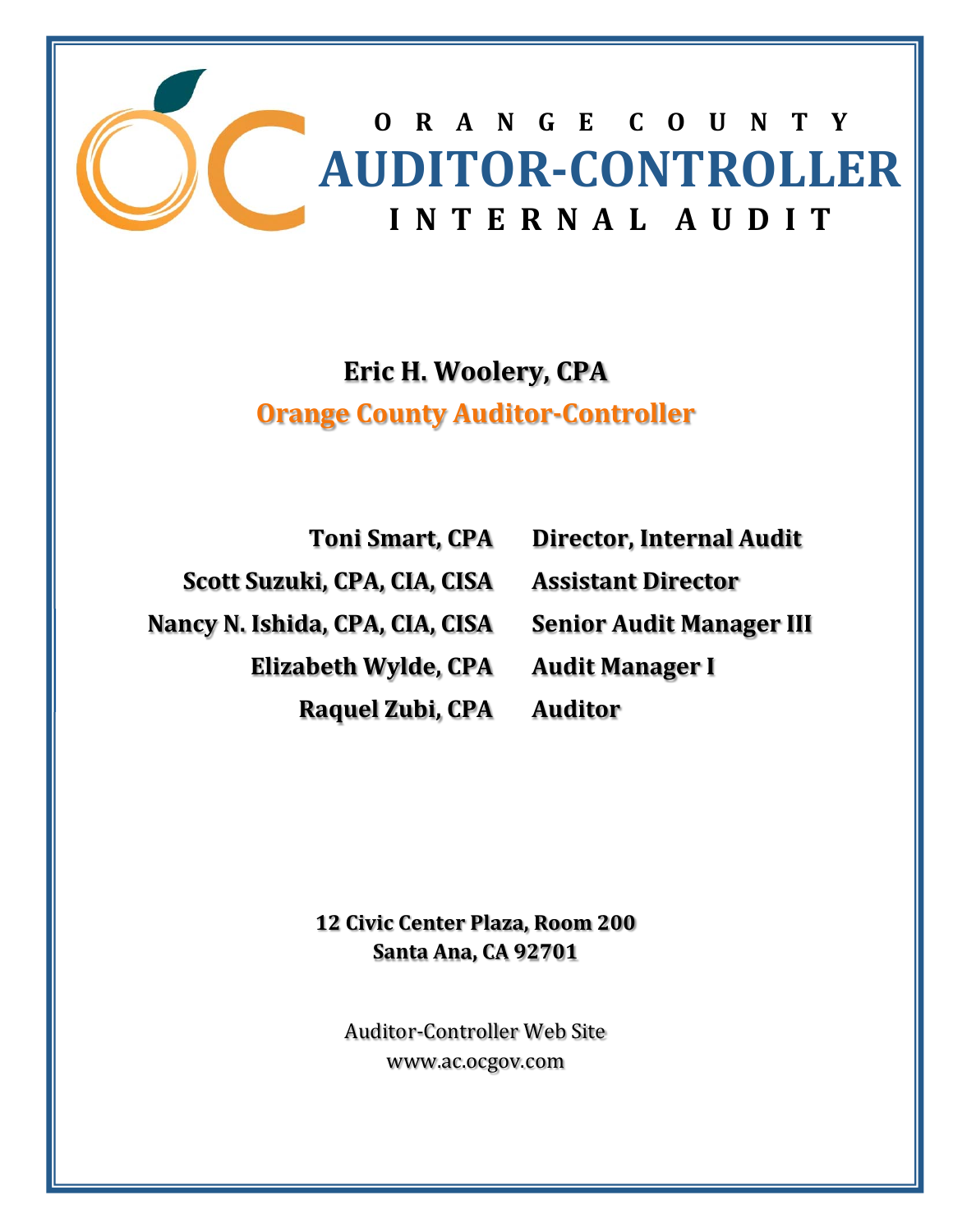

**ERIC H. WOOLERY, CPA** AUDITOR-CONTROLLER



## **Transmittal Letter**

**Audit No. 1642-E (Reference 1557-F1)** 

**August 1, 2017** 

- **TO:** Dylan Wright, Director OC Community Resources
- **SUBJECT:** First and **Final Close-Out** Follow-Up Revenue Generating Lease Audit: OC Community Resources/OC Parks – The Irvine Company, Bayshore Marina Original Audit No. 1557, Issued April 27, 2016

We have completed our First and Final Close-Out Follow-Up Revenue Generating Lease Audit: OC Community Resources/OC Parks – The Irvine Company, Bayshore Marina as of February 28, 2017. Our final report is attached for your review.

I submit an **Audit Status Report** quarterly to the Audit Oversight Committee (AOC) and to the Board of Supervisors (BOS) where I detail any critical and significant audit findings released in reports during the prior quarter and the implementation status of audit recommendations as disclosed by our Follow-Up Audits. Accordingly, the results of this Follow-Up Audit will be included in future status reports to the AOC and BOS.

Toni Smart, CPA, Director Auditor-Controller Internal Audit Division

### **Attachments**

Other recipients of this report: Members, Board of Supervisors Members, Audit Oversight Committee Eric Woolery, Auditor-Controller Frank Kim, County Executive Officer Lala Ragen, Deputy Chief Operating Officer Cymantha Atkinson, Deputy Director of OC Community Resources Stacy Blackwood, Director of OC Parks, OC Community Resources Jonathan Nicks, Deputy Director of OC Parks, OC Community Resources Thea Bullock, Director of Compliance, OC Community Resources Connie Chang, Financial and Strategic Planning Manager, OC Community Resources Brian Rayburn, Business Manager, OC Community Resources Kirk Holland, Business Manager, OC Community Resources/OC Parks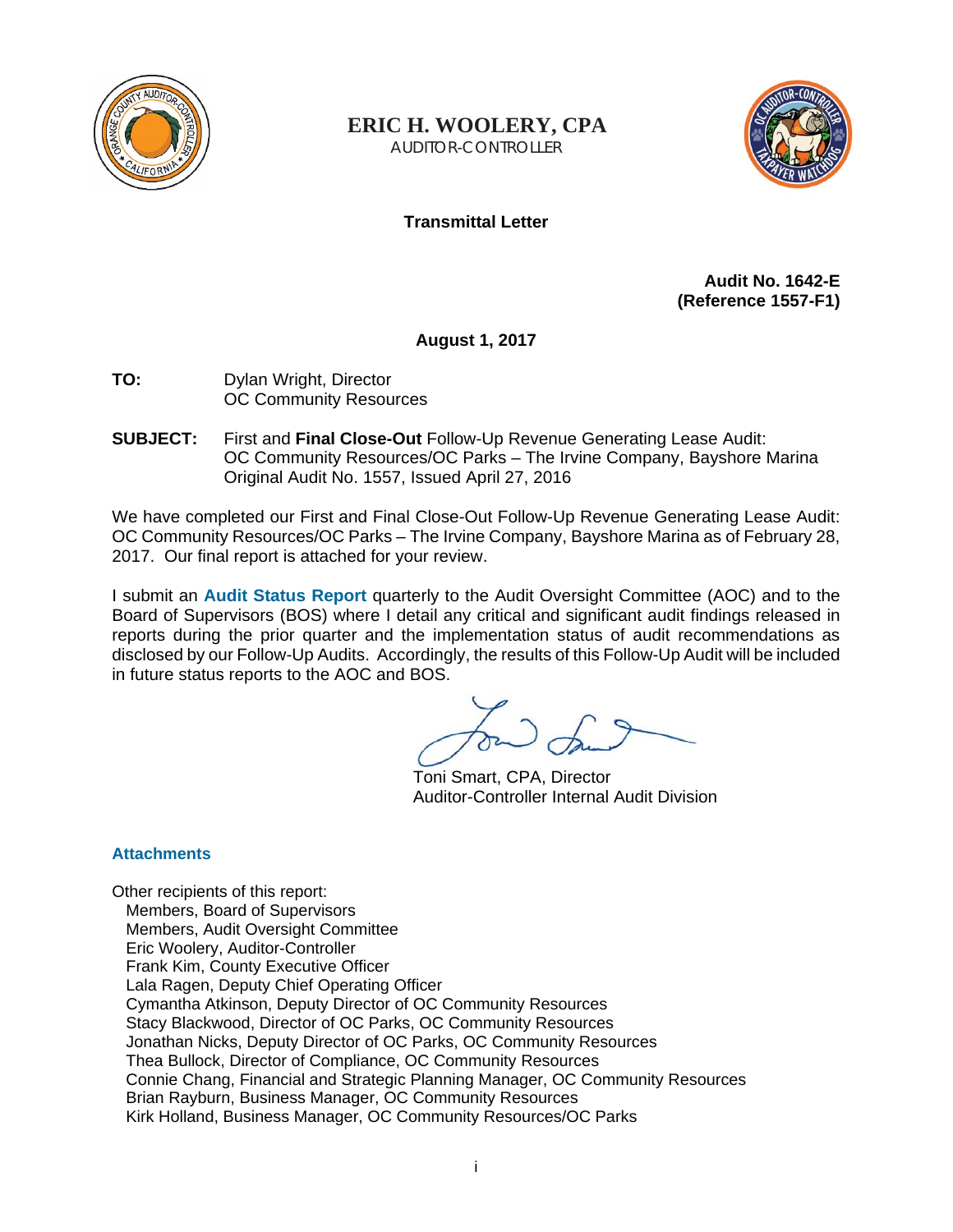*Dylan Wright, Director OC Community Resources August 1, 2017*

Other recipients of this report (cont.): Scott Mayer, Chief Real Estate Officer Ronald Inouye, Administrative Manager, CEO/Real Estate Nicole Nguyen, Budget Analyst, OC Community Resources Lindsay Brennan, Budget Analyst, OC Community Resources/OC Parks Tonya Riley, Director of Satellite Accounting Operations, Auditor-Controller Win Swe, Accounting Manager III, Auditor-Controller/OCCR Accounting Eliseo Gillamac, Accounting Manager II, Auditor-Controller/OCCR Accounting Foreperson, Grand Jury Robin Stieler, Clerk of the Board of Supervisors Macias Gini & O'Connell LLP, County External Auditor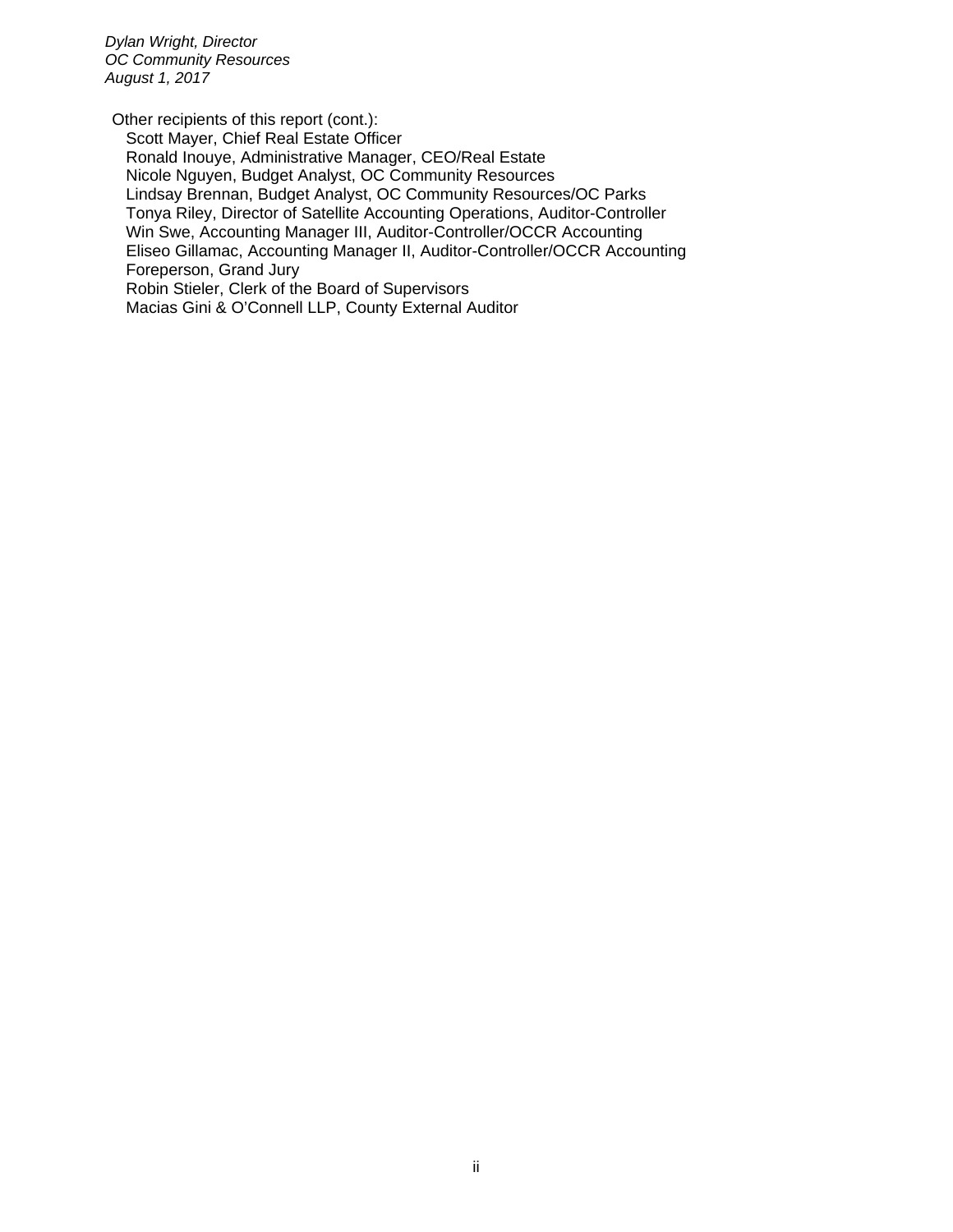

*First and Final Close-Out Follow-Up Revenue Generating Lease Audit: OC Community Resources/OC Parks – The Irvine Company, Bayshore Marina Audit No. 1642-E (Reference 1557-F1)*

**As of February 28, 2017**

| Transmittal Letter               |   |
|----------------------------------|---|
| <b>Internal Auditor's Report</b> |   |
| <b>SCOPE</b>                     | 1 |
| <b>BACKGROUND</b>                | 1 |
| <b>RESULTS</b>                   |   |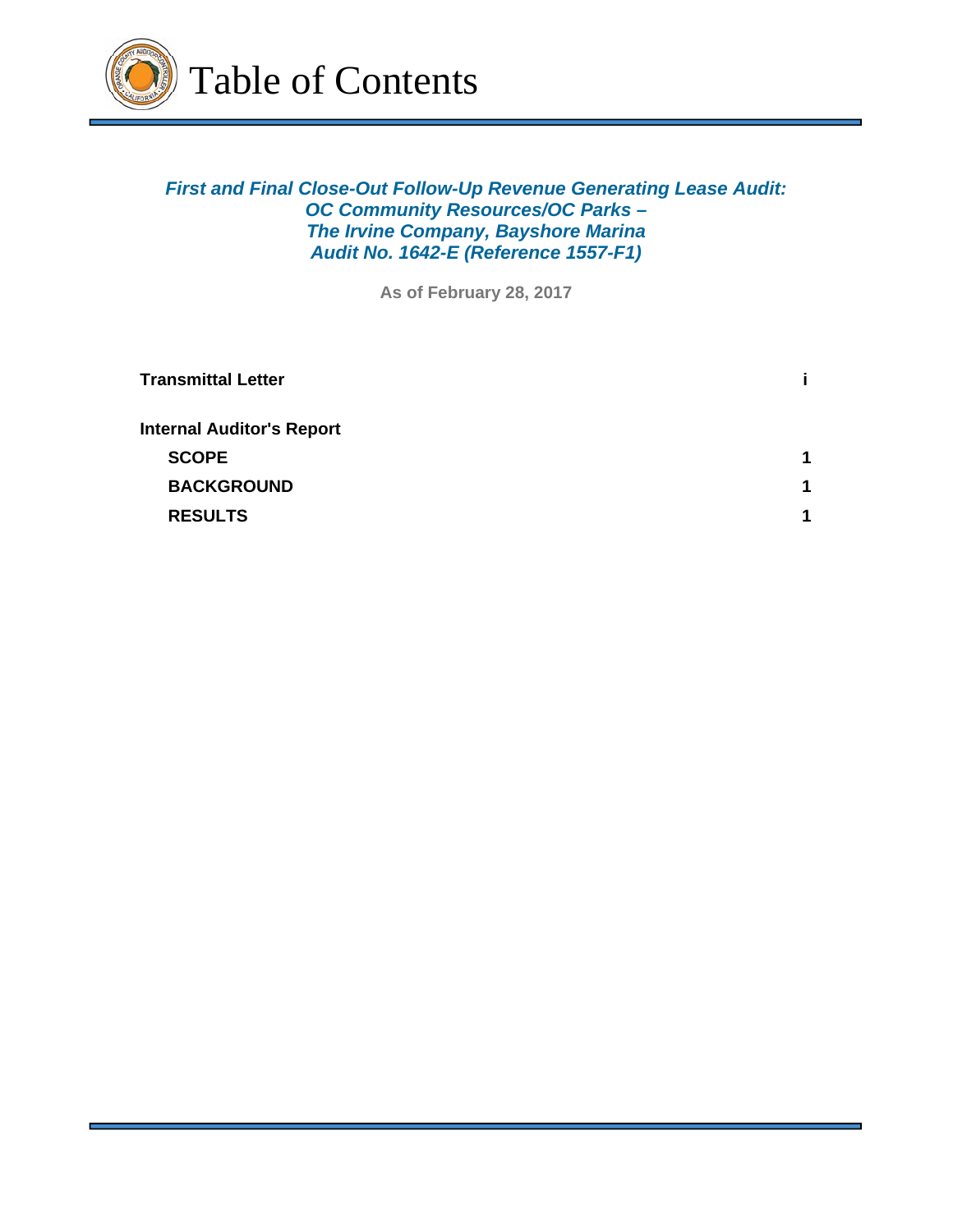

## Audit No. 1642-E **August 1, 2017 (Reference 1557-F1)**

| TO:      | Dylan Wright, Director<br><b>OC Community Resources</b>                                                                                                                                        |
|----------|------------------------------------------------------------------------------------------------------------------------------------------------------------------------------------------------|
| FROM:    | Toni Smart, CPA, Director<br><b>Auditor-Controller Internal Audit Division</b>                                                                                                                 |
| SUBJECT: | First and Final Close-Out Follow-Up Revenue Generating Lease Audit:<br>OC Community Resources/OC Parks - The Irvine Company, Bayshore Marina<br>Original Audit No. 1557, Issued April 27, 2016 |

### **SCOPE**

We have completed a First and Final Close-Out Follow-Up Revenue Generating Lease Audit of OC Community Resources (OCCR)/OC Parks – The Irvine Company, Bayshore Marina (Bayshore Marina). Our audit was limited to reviewing actions taken, as of February 28, 2017, to implement the **four (4) recommendations** from our original audit.

### **BACKGROUND**

The original audit reviewed whether Bayshore Marina's records adequately supported its monthly gross receipts reported to the County. During the original audit period of August 1, 2014 through July 31, 2015, Bayshore Marina reported approximately **\$2 million** in gross receipts and paid **\$407,390** in rent to the County. The original audit identified **four (4) Control Findings** related to: unreported gross receipts for other miscellaneous income, incorrect minimum amount on monthly gross receipts form, untimely review and reconciliation of audited financial statements, and undocumented agreed-upon percentage of rent for other miscellaneous income.

### **RESULTS**

Our First Follow-Up Audit found that OCCR/OC Parks **implemented the four (4) recommendations** from the original audit. Because the four recommendations were implemented, **this report represents the final close-out of the original audit.**

Based on our First Follow-Up Audit, the following is the implementation status of the four (4) original recommendations:

### **Finding No. 1 – Unreported Gross Receipts for Other Miscellaneous Income (Control Finding)**

**Recommendation No. 1**: We recommend that OCCR require Bayshore Marina to report Other Miscellaneous Income to the County as gross receipts on a monthly basis. OCCR should require Bayshore Marina to pay additional rent owed of \$85 for the month of July 2015, as well as any amounts owed for the period subsequent to July 2015.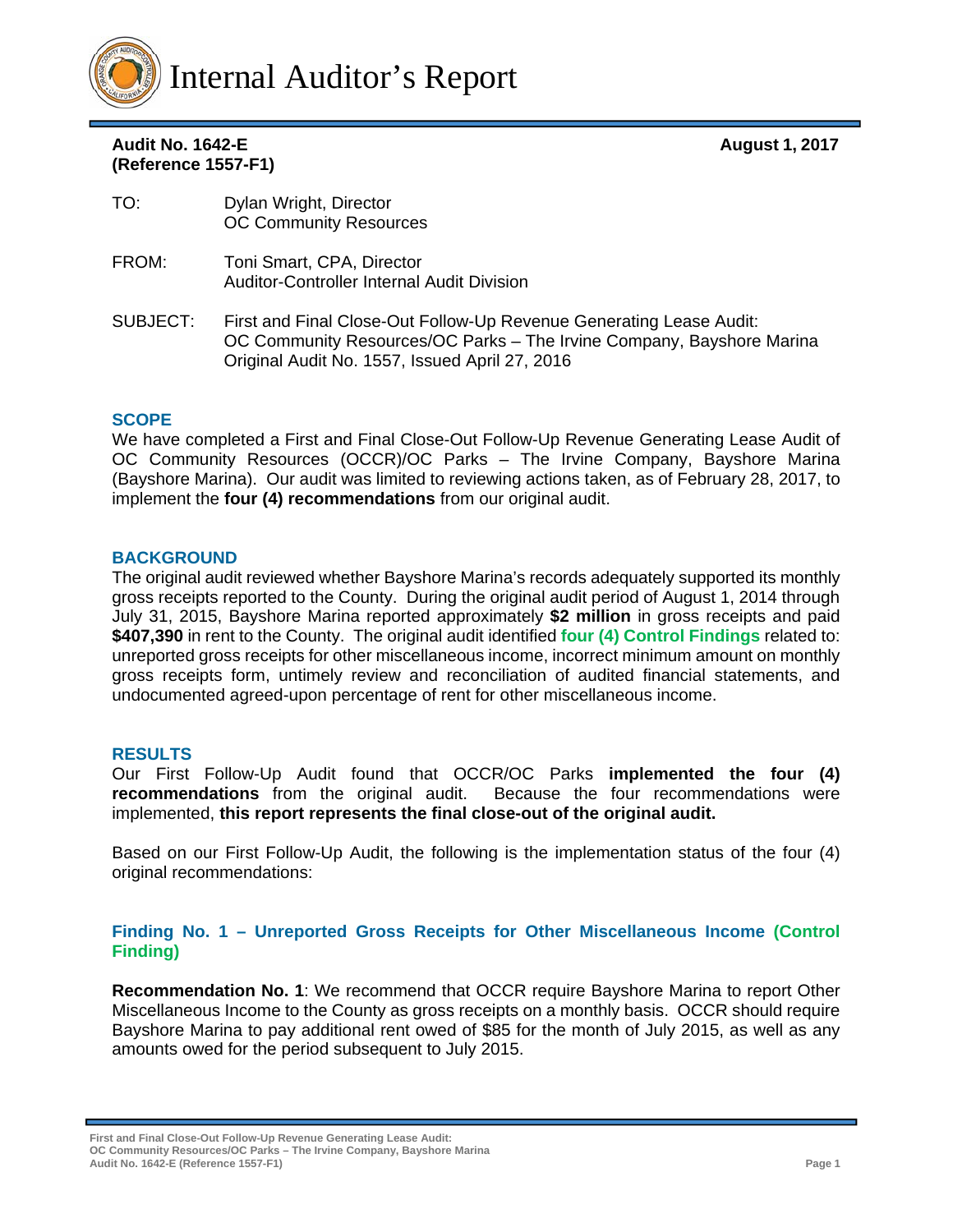

Current Status: **Implemented**. Our First Follow-up Audit found that Other Miscellaneous Income is now reported as gross receipts on a monthly basis and the additional rent of \$85 for the month of July 2015 was received. Additionally, OCCR Accounting performed a reconciliation and identified no additional amounts were owed subsequent to July 2015. Therefore, we consider this recommendation implemented.

#### **Finding No. 2 – Minimum Rent Amount Incorrect on Monthly Gross Receipts Form (Control Finding)**

**Recommendation No. 2**: We recommend that OCCR work with Bayshore Marina to update the monthly Gross Receipts form to reflect the correct amount of minimum annual/monthly rent. OCCR should also verify the minimum annual rent is met by the accounting year end of June 30, 2016.

Current Status: **Implemented**. Our First Follow-up Audit found that OCCR implemented procedures to verify that Bayshore had met minimum annual rent by the accounting year end of June 30, 2016.

We found that CEO/Real Estate miscalculated the adjusted minimum annual rent effective January 1, 2015, resulting in OCCR overcharging Bayshore Marina \$1,226 in rent for FY 2015- 16 and \$10,204 in rent for FY 2016-17, totaling \$11,430. CEO/Real Estate notified Bayshore Marina of this error and the minimum annual rent was corrected on the June 2017 monthly gross receipts form. Additionally, Bayshore Marina has taken credits totaling \$11,430 on their May 2017 & June 2017 gross receipts forms. Therefore, we consider this recommendation implemented.

### **Finding No. 3 – Untimely Review and Reconciliation of Audited Financial Statements (Control Finding)**

**Recommendation No. 3**: We recommend that OCCR ensure Bayshore Marina's audited Statement of Gross Receipts are reviewed and reconciled in a timely manner and any amounts due are billed timely.

Current Status: **Implemented.** Our First Follow-up Audit found that OCCR policies and procedures for Gross Receipts reconciliation have been updated to provide a specific timeframe in which reviews and reconciliations must be completed and when amounts due should be billed. Additionally, OCCR Accounting has reconciled the last six years of certified gross receipts forms and the timeliness of the June 2016 reconciliation improved greatly. Therefore, we consider this recommendation implemented.

#### **Finding No. 4 – Agreed-Upon Percentage of Rent for Other Miscellaneous Income Is Not Documented (Control Finding)**

**Recommendation No. 4**: We recommend that OCCR ensure the agreed percentage of rent is documented and communicated to Bayshore Marina for any related amenities, services, and activities.

**First and Final Close-Out Follow-Up Revenue Generating Lease Audit: OC Community Resources/OC Parks – The Irvine Company, Bayshore Marina Audit No. 1642-E (Reference 1557-F1) Page 2**